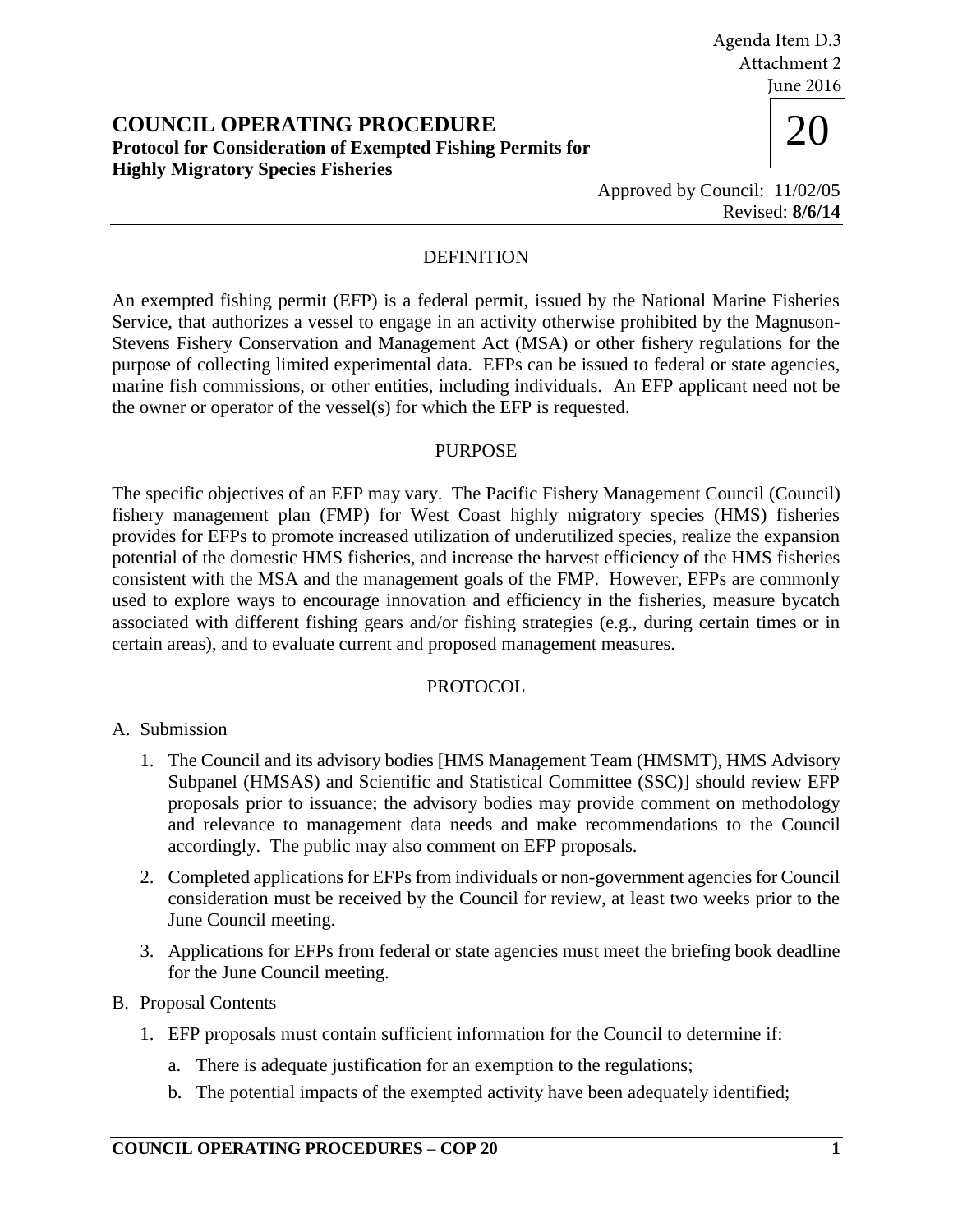- c. The exempted activity would be expected to provide information useful to management and use of HMS fishery resources.
- 2. Applicants must submit a completed application in writing that includes, but is not limited to, the following information:
	- a. Date of application;
	- b. Applicant's names, mailing addresses, and telephone numbers;
	- c. A statement of the purpose and goals of the experiment for which an EFP is needed, including a general description of the arrangements for the disposition of all species harvested under the EFP;
	- d. Valid justification explaining why issuance of an EFP is warranted;
	- e. A statement of whether the proposed experimental fishing has broader significance than the applicant's individual goals;
	- f. An expected total duration of the EFP (i.e., number of years proposed to conduct exempted fishing activities);
	- g. Number of vessels covered under the EFP;
	- h. A description of the species (target and incidental) to be harvested under the EFP and the amount(s) of such harvest necessary to conduct the experiment, including harvest estimates of overfished species and protected species;
	- i. A description of a mechanism, such as at-sea fishery monitoring, to ensure that the harvest limits for targeted and incidental species are not exceeded and are accurately accounted for;
	- j. A description of the proposed data collection and analysis methodology;
	- k. A description of how vessels will be chosen to participate in the EFP;
	- l. For each vessel covered by the EFP, the approximate time(s) and place(s) fishing will take place, and the type, size, and amount of gear to be used;
	- m. The signature of the applicant(s);
	- The HMSMT, HMSAS, SSC, and/or Council may request additional information necessary for their consideration.
- C. Review and Approval
	- 1. The HMSMT and HMSAS will review EFP proposals in June and make recommendations to the Council for action; the Council will consider those proposals for preliminary action. Final action on EFPs will occur at the September Council meeting. Only those EFP applications that were considered in June may be considered in September; EFP applications received after the June Council meeting for the following calendar year will not be considered.
	- 2. EFP proposals must contain a mechanism, such as at-sea fishery monitoring, to ensure that the harvest limits for targeted and incidental species are not exceeded and are accurately accounted for. Also, EFP proposals must include a description of the proposed data collection and analysis methodology used to measure whether the EFP objectives will be met.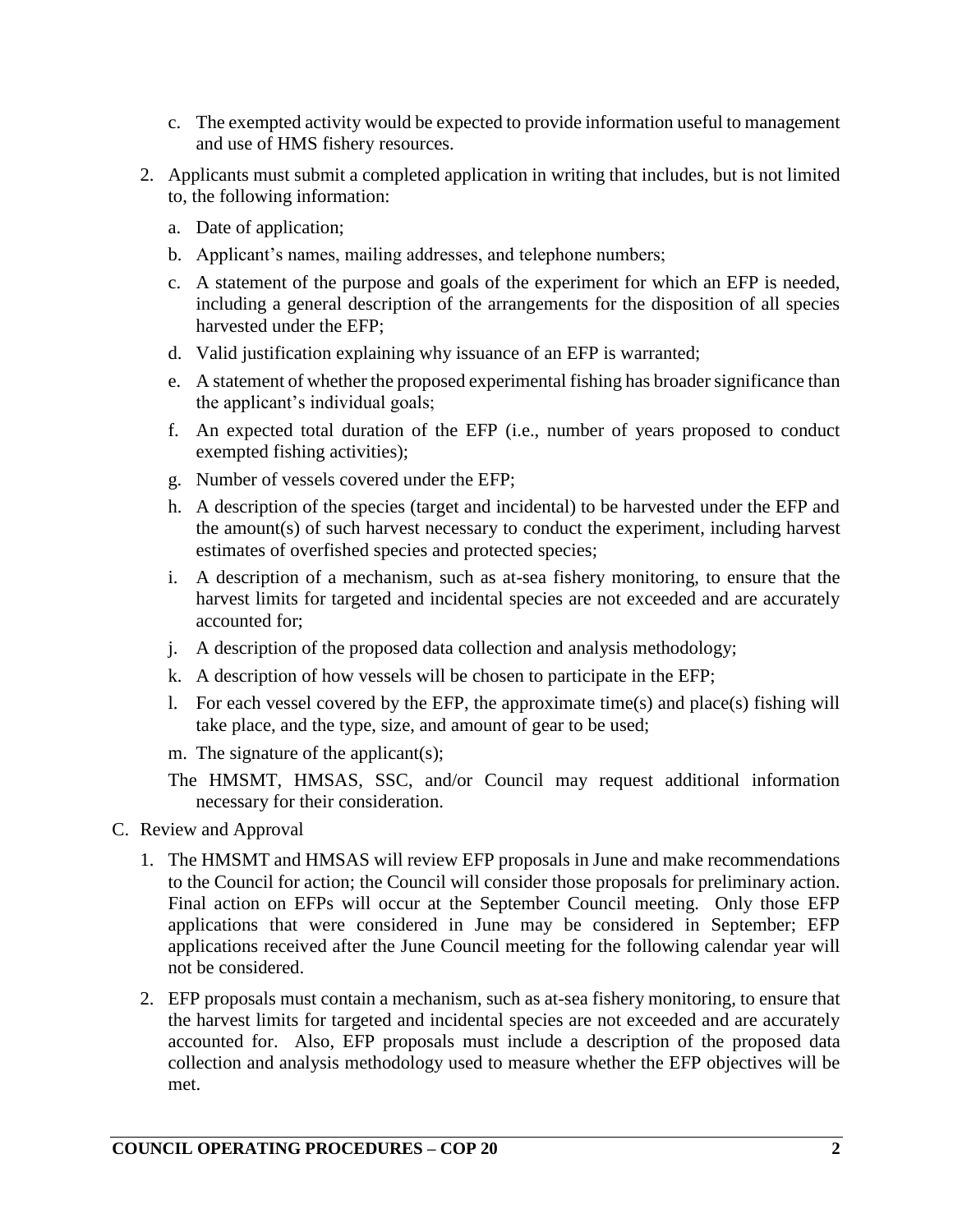- 3. The Council will give priority consideration to those EFP applications that:
	- a. Emphasize resource conservation and management with a focus on bycatch reduction (highest priority);
	- b. Encourage full retention of fishery mortalities;
	- c. Involve data collection on fisheries stocks and/or habitat;
	- d. Encourage innovative gear modifications and fishing strategies to reduce bycatch;
	- e. Encourage the development of new market opportunities;
	- f. Explore the use of incentives to increase utilization of underutilized species while reducing bycatch of non-target species and/or interactions with protected species.
- 4. The HMSMT review will consider the following questions:
	- a. Is the application complete?
	- b. Is the EFP proposal consistent with the goals and objectives of the West Coast HMS FMP?
	- c. Does the EFP account for fishery mortalities, by species?
	- d. Can the harvest estimates of overfished species and/or protected species be accommodated?
	- e. Does the EFP meet one or more of the Council's priorities listed above?
	- f. Is the EFP proposal compatible with the federal observer program effort?
	- g. What infrastructure is in place to monitor, process data, and administer the EFP?
	- h. How will achievement of the EFP objectives be measured?
	- i. Is the data ready to be applied? If so, should it be used, or rejected? If not, when will sufficient data be collected to determine whether the data can be applied?
	- j. What are the benefits to the fisheries management process to continue an EFP that began the previous year?
	- k. If integrating data into management is proposed, what is the appropriate process?
	- l. What is the funding source for at-sea monitoring?
	- m. Has there been coordination with appropriate state and federal enforcement, management and science staff?
- 5. SSC Review:
	- a. All EFP applications should first be evaluated by the HMSMT for consistency with the goals and objectives of the HMS FMP;
	- b. When a proposal is submitted to the HMSMT that includes a significant scientific component that would benefit from SSC review, the HMSMT can refer the application to the SSC for comment;
	- c. In such instances, the SSC will evaluate the scientific merits of the application and will specifically evaluate the application's (1) problem statement; (2) data collection methodology; (3) proposed analytical and statistical treatment of the data; and (4) the generality of the inferences that could be drawn from the study.